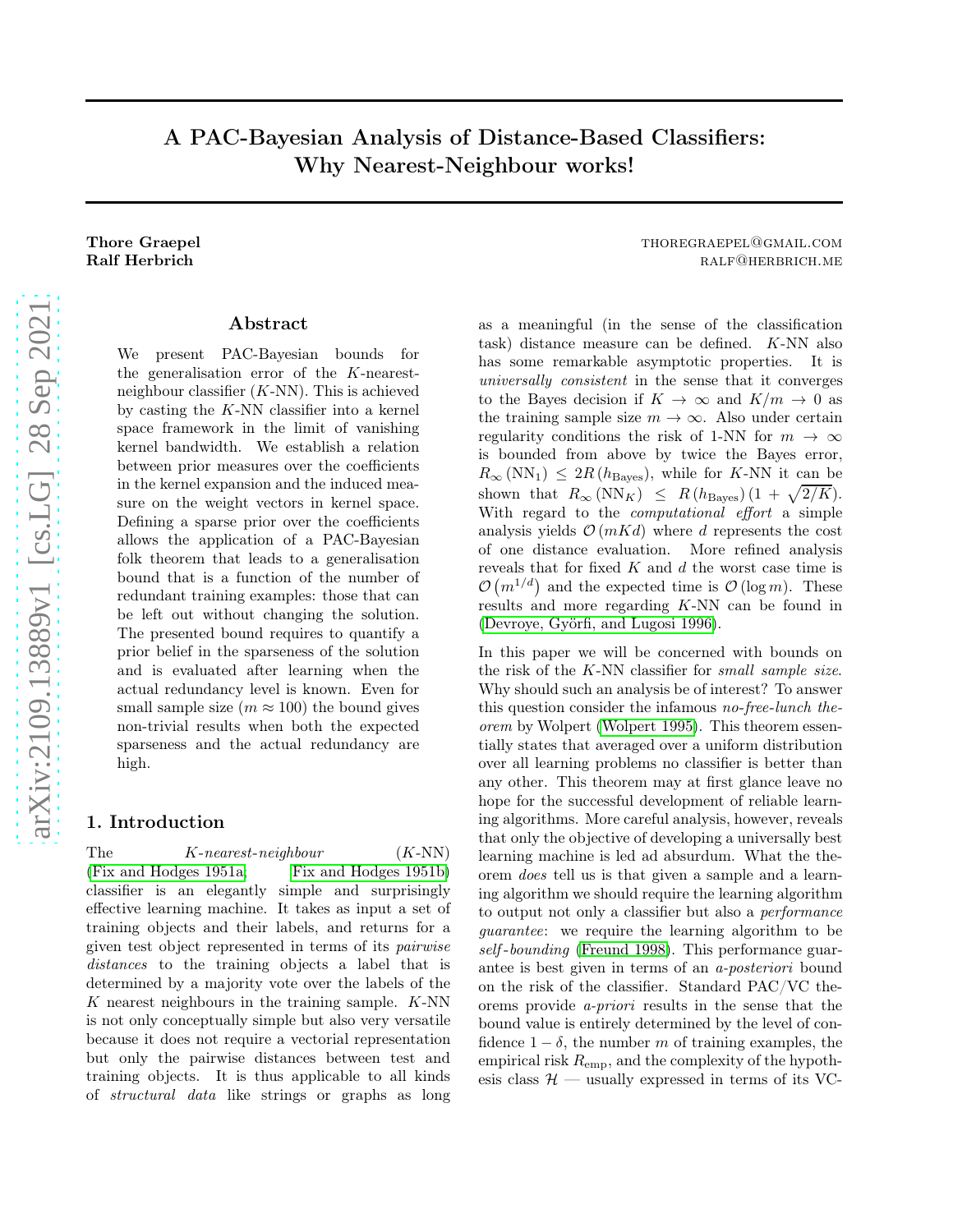dimension  $d_{\text{VC}}$ . These bounds can thus be evaluated before learning if  $R_{\text{emp}} = 0$  is enforced, or after learning when  $R_{\text{emp}}$  is known. In contrast, an a-posteriori bound may only be evaluated after learning, because it takes into account the match between the hypothesis class  $H$  and the training data  $Z$ , e.g. in terms of the margin observed on the training sample.

The idea of a-posteriori bounds was developed in statistical learning theory and the first conceptual framework for such bounds was structural risk minimisation [\(Vapnik 1998\)](#page-7-5). The idea was further developed to include data-dependent structural risk minimisation [\(Shawe-Taylor, Bartlett, Williamson, and Anthony 1996\)](#page-7-6) that is capable of exploiting luckiness w.r.t. the match of input data and learning machine. The latest results are now known as the PAC-Bayesian framework based on work by David McAllester [\(McAllester 1998\)](#page-7-7). Note that the PAC-Bayesian framework also provided the basis for the discovery of a very tight margin bound for linear classifiers in kernel spaces [\(Herbrich, Graepel, and Campbell 1999\)](#page-7-8).

In Section [2](#page-1-0) we introduce basic concepts and notation and present the PAC-Bayesian results on which our analysis is based. In Section [3](#page-2-0) we briefly review the definition of the K-nearest-neighbour classifier. In Section [4](#page-2-1) the 1-NN algorithm is formulated as the limiting case of a linear classifier in a kernel space. This leads to an intuitive explanation of its generalisation ability. The resulting hypothesis space is then used in Section [5](#page-4-0) by defining a sparse prior that leads to a PAC-Bayesian bound for 1-NN. This result will is generalised to K-NN in Section [6.](#page-5-0) Finally, we conclude and point to ideas for future work by relating  $K-NN$ to Support Vector Machines (SVM) [\(Vapnik 1998\)](#page-7-5).

Throughout the paper we denote probability measures by  $P_H$  and the related expectation by  $E_H$ . The subscript refers to the random variable.

## <span id="page-1-0"></span>2. Learning in the PAC-Bayesian framework

We consider the learning of binary classifiers. We define learning as the process of selecting one hypothesis h from a given hypothesis space  $\mathcal H$  of hypotheses  $h : \mathcal{O} \to \mathcal{Y}$  that map objects  $\mathbf{o} \in \mathcal{O}$  to labels  $y \in \mathcal{Y} = \{-1, +1\}$ . The selection is based on a training sample Z comprised of a set  $O = {\mathbf{\lbrace o_1, \ldots, o_m \rbrace}} \in \mathcal{O}^m$ of objects and their corresponding labels. We will assume the training sample  $Z$  to be drawn iid from a probability measure  $P_Z \equiv P_{OY} = P_{Y|O} P_O$ . Based on these definitions let us define the risk  $R(h)$  of a hypothesis h by

$$
R(h) = \mathbf{P}_{\mathsf{Z}}\left[h\left(\mathsf{O}\right) \neq \mathsf{Y}\right].
$$

A reasonable criterion for learning is to try to find the the hypothesis  $h^* = \operatorname{argmin}_h R(h)$  that minimises the risk. The difficulty in this learning task lies in the fact that the probability measure  $P_Z$  is unknown. Let us define the empirical risk  $R_{\text{emp}}(h, Z)$  of an hypothesis  $h \in \mathcal{H}$  on a training sample Z by

<span id="page-1-2"></span>
$$
R_{\text{emp}}(h, Z) = \frac{1}{m} |\{ (\mathbf{o}, y) \in Z : h(\mathbf{o}) \neq y \}|.
$$
 (1)

The principle of empirical risk minimisation [\(Vapnik 1998\)](#page-7-5) advocates minimising the empirical risk  $R_{\text{emp}}(h, Z)$  instead of the true risk  $R(h)$ .

An a-posteriori bound aims at bounding the risk  $R(h)$ of an hypothesis h based on the knowledge of  $\mathcal H$  as well as Z. We now present two theorems by D. McAllester [\(McAllester 1998\)](#page-7-7) that require the definition of a prior measure  $P_H$  on H and reward the selection of a hypothesis of high prior weight with a low bound on the generalisation error. Note that these theorems do not depend on the correctness of  $P_H$ . If the belief expressed in  $P_H$  turns out to be wrong, the bounds just become trivial.

<span id="page-1-1"></span>**Theorem 1.** For any probability measure  $P_H$  over an  $h$ ypothesis space  $H$  containing a target hypothesis  $h^* \in$  $H$ , and any probability measure  $P_Z$  on labelled objects, we have, for any  $\delta > 0$ , that with probability at least  $1 - \delta$  over the selection of a sample Z of m examples, the following holds for all hypotheses  $h \in \mathcal{H}$  agreeing with  $h^*$  on that sample:

$$
R(h) \leq \frac{\log \frac{1}{\mathsf{P}_{\mathsf{H}}(h)} + \log \frac{1}{\delta}}{m}.
$$

To see that this is true note that the probability that a hypothesis h with risk  $R(h)$  is consistent with a sample of  $m$  examples is bounded from above by  $(1 - R(h))^{m} \leq \exp(-mR(h))$ . If  $R(h)$  is greater than the above bound the probability that h is consistent with the sample is bounded from above by  $P_H(h)\delta$ . Applying the union bound the probability that some hypothesis  $h$  that violates the bound is consistent with the sample is bounded by  $\sum_{h \in \mathcal{H}} \mathbf{P}_{\mathsf{H}}(h) \delta = \delta.$ 

Essentially replacing the binomial tail bound used in the above argument by the Chernoff bound for bounded random variables leads to an agnostic version of the above Theorem [1.](#page-1-1)

<span id="page-1-3"></span>**Theorem 2.** For any probability measure  $P_H$  over an hypothesis space  $H$ , and any probability measure  $P_Z$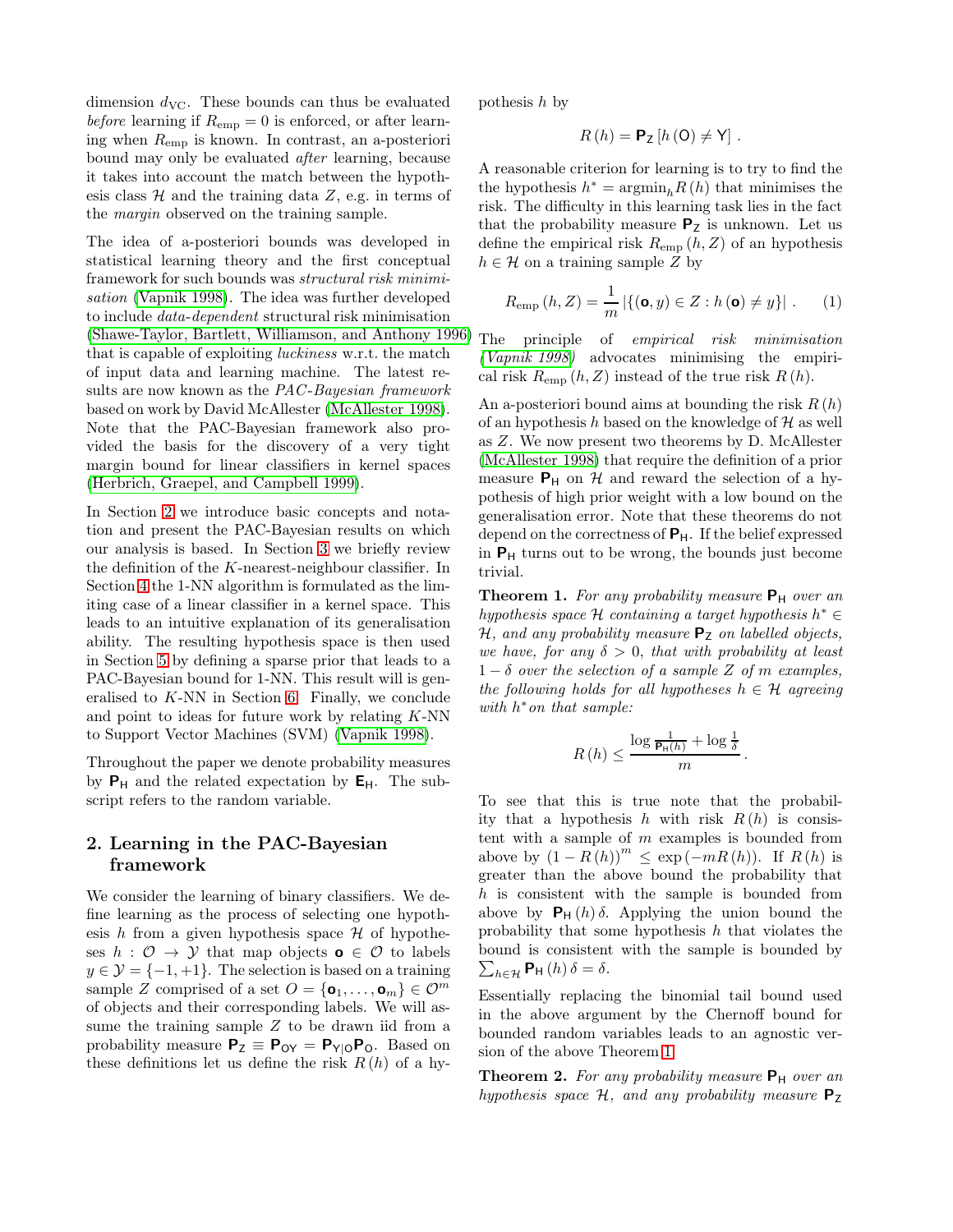on labelled objects, we have, for any  $\delta > 0$ , that with probability at least  $1 - \delta$  over the selection of a sample Z of m examples, all hypotheses  $h \in \mathcal{H}$  satisfy

$$
R(h) \le R_{\text{emp}}(h, Z) + \sqrt{\frac{\log \frac{1}{\mathbf{P}_{\text{H}}(h)} + \log \frac{1}{\delta}}{2m}}
$$

.

In both theorems the complexity term as found, e.g. in VC bounds, is replaced by the negative log-prior of the hypothesis at hand. Thus if the prior belief in that particular hypothesis was high the effective complexity is low and the bound gives small values. Before we can apply these bounds to  $K-NN$  we need to cast this classifier into the appropriate framework.

### <span id="page-2-0"></span>3. The K-nearest-neighbour classifier

The K-nearest-neighbour classifier requires that the set  $\mathcal O$  of objects  $\mathbf o \in \mathcal O$  be equipped with a distance measure. Although not strictly necessary for the application of  $K-NN$  we will assume that we have a metric  $d : \mathcal{O} \times \mathcal{O} \mapsto \mathbb{R}^+$  between objects. Then the K-nearest-neighbour classifier is a mapping  $NN_K$ :  $(O \times \mathcal{Y})^m \times O \mapsto \mathcal{Y}$  defined as follows,

$$
NN_K(Z, \mathbf{o}) = \text{sign}\left(\sum_{\substack{(\mathbf{o}', y') \in Z:\\ \mathbf{o}' \in N_K(\mathbf{o})}} y'\right)
$$

$$
= \text{sign}\left(\sum_{i: \mathbf{o}_i \in N_K(\mathbf{o})} y_i\right), \qquad (2)
$$

where the K-neighbourhood  $N_K(\mathbf{o})$  is defined for  $\mathbf{o}', \mathbf{o}'' \in O$  as

$$
N_K\left(\mathbf{o}\right) = \left\{ \mathbf{o}' : \left|\left\{ \mathbf{o}'' : d\left(\mathbf{o}, \mathbf{o}''\right) < d\left(\mathbf{o}, \mathbf{o}'\right)\right\}\right| < K \right\}.
$$

Note that this definition may lead to Kneighbourhoods of cardinality  $|N_K(\mathbf{o})| > K$  in the case of a distance tie  $d(\mathbf{o}, \mathbf{o}') = d(\mathbf{o}, \mathbf{o}'')$  for some  $\mathbf{o}'$ ,  $\mathbf{o}'' \in O$ . Let us explicitly break this tie and enforce  $|N_K(\mathbf{o})| = K$  by discarding those objects in the tie with a higher index.

Also, for  $K$  even there may result a voting-tie in the decision leading to  $NN_K(Z, \mathbf{o}) = 0$ . Of course, a tie of the latter type may serve as an indicator of an uncertain prediction.

The above formulation of K-NN reflects the basic algorithm. Extensions have been suggested (see [\(Devroye, Györfi, and Lugosi 1996\)](#page-7-2)) that allow for different weighting factors depending on the ranks of the neighbours. For conceptual clarity, such extensions are not considered here.

# <span id="page-2-1"></span>4. The 1-NN classifier as the limit of a kernel classifier

Let us first consider the case of  $K = 1$ . Then the definition of the neighbourhood is reduced to

$$
N_1\left(\mathbf{o}\right) = \left\{ \mathbf{o}' \in O : \mathbf{o}' = \mathrm{argmin}_{\mathbf{o}'' \in O} d\left(\mathbf{o}, \mathbf{o}''\right) \right\}.
$$

In order to be able to view the NN-classifier as a linear classifier in a kernel space let us introduce a softminfunction so as to replace the argmin-function. Since the kernel used should conform to the Mercer conditions [\(Mercer 1909\)](#page-7-9) in order to ensure the desirable properties of a kernel space, we leave the soft-min function unnormalised. This does not change the output of the classifier under the sign-function and leads to

<span id="page-2-3"></span>
$$
NN_1(Z, \mathbf{o}) = \text{sign}\left(\sum_{i=1}^m \lim_{\sigma \to 0} k_{\sigma}(\mathbf{o}, \mathbf{o}_i) y_i\right). (3)
$$

We can use any positive definite kernel  $k_{\sigma} : \mathcal{O} \times \mathcal{O} \mapsto$  $\mathbb{R}^+$  with  $k_{\sigma}(\mathbf{o}, \mathbf{o}') = k_{\sigma} (d^2 (\mathbf{o}, \mathbf{o}'))$  (satisfying the Mercer conditions) and for which for any countable set  $I\subset\mathbb{R}^+$  of positive real numbers we have

$$
\lim_{\sigma \to 0} \frac{k_{\sigma}(d)}{\sum_{d' \in I} k_{\sigma}(d')} = \begin{cases} 1 & \text{if } d = \min(I) \\ 0 & \text{otherwise} \end{cases} .
$$

Such a kernel is, e.g. given by the RBF kernel

<span id="page-2-2"></span>
$$
k_{\sigma}\left(\mathbf{0},\mathbf{0}'\right) = \exp\left(-\frac{d^2\left(\mathbf{0},\mathbf{0}'\right)}{\sigma^2}\right),\tag{4}
$$

which we will use in the following.

There exists an interesting relation to the Bayes optimal classifier  $h_{\text{Bayes}}$  that can be approximated using the Parzen window [\(Parzen 1962\)](#page-7-10) kernel density estimate with kernel  $k_{\sigma}$ . If the objects **o**  $\in \mathcal{O}$  are represented as vectors  $\mathbf{x_o} \in \mathcal{X} \subseteq \mathbb{R}^n$ , i.e.  $d(\mathbf{o}, \mathbf{o}') =$  $\|\mathbf{x_o} - \mathbf{x_{o'}}\|$  then the class conditional density  $\mathbf{f}_{\mathsf{X}|\mathsf{Y}=\pm 1}$ can be estimated using a Parzen window density estimator

$$
\widehat{\mathbf{f}}_{\mathsf{X}|\mathsf{Y}=\pm 1}(\mathbf{x}) = \frac{1}{m^{\pm}} \sum_{i=1}^{m^{\pm}} k_{\sigma}(\mathbf{x}, \mathbf{x}_{\mathbf{o}_i}),
$$

where the kernel is assumed to be normalised to one, i.e.  $\int_{\mathcal{X}} k_{\sigma}(\mathbf{x}) d\mathbf{x} = 1$ . The Bayes optimal decision at point  $x$  is given by

$$
h_{\text{Bayes}}\left(\textbf{o}\right)=\text{sign}\left(f_{X|Y=+1}\left(\textbf{x}_{\textbf{o}}\right)-f_{X|Y=-1}\left(\textbf{x}_{\textbf{o}}\right)\right)
$$

and can be approximated by

$$
\widehat{h}_{\sigma}\left(\boldsymbol{o}\right)=\operatorname{sign}\left(\widehat{\boldsymbol{f}}_{X|Y=+1}\left(\mathbf{x_o}\right)-\widehat{\boldsymbol{f}}_{X|Y=-1}\left(\mathbf{x_o}\right)\right)\,.
$$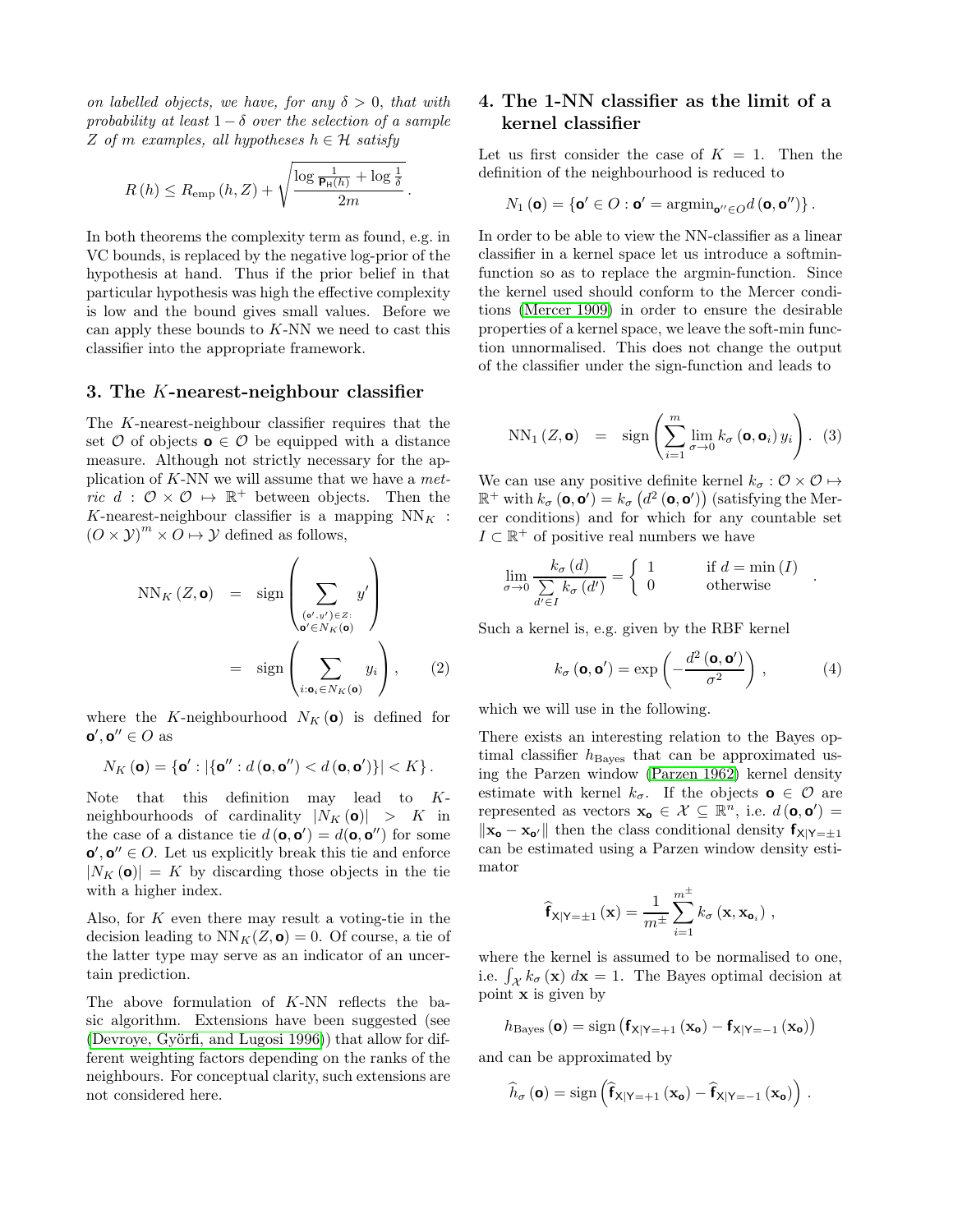

<span id="page-3-0"></span>Figure 1. Illustration of the convergence of the classifier based on class-conditional Parzen window density estimation to the 1-NN classifier in  $\mathcal{O} = [-1, +1]^2 \subset \mathbb{R}^2$  using  $d^2(\mathbf{x}, \mathbf{x}') = ||\mathbf{x} - \mathbf{x}'||^2$ . For  $\sigma = 5$  the decision surface (thin line) is almost linear, for  $\sigma = 0.4$  the curved line (medium line) results, and for very small  $\sigma = 0.02$  the piecewise linear decision surface (thick line) of 1-NN is approaches. For 1-NN only the circled points contribute to the decision surface, comparable to support vectors in the SVM.

This estimator is shown in Figure [1](#page-3-0) for the RBF-kernel [\(4\)](#page-2-2) and three different values of  $\sigma$ . The convergence  $\lim_{\sigma \to 0} \hat{h}_{\sigma} (\mathbf{o}) = \text{NN}_1 (\mathbf{o})$  leads to the convergence

$$
\lim_{\sigma \to 0} R\left(\widehat{h}_{\sigma}\right) = R\left(\text{NN}_1\right)
$$

on which our analysis is based. Note that the performance of  $h_{\sigma}$  for small sample size may be bad. Also for increasing sample size  $m \to \infty$  a a decreasing kernel bandwidth  $\sigma \to 0$  is required for consistency.

Let us consider  $k_0(\mathbf{o}, \mathbf{o}_i) \equiv \lim_{\sigma \to 0} k_{\sigma}(\mathbf{o}, \mathbf{o}_i)$  and classifiers of the form

<span id="page-3-1"></span>
$$
g_{\boldsymbol{\alpha}}\left(\mathbf{0}\right) = \text{sign}\left(\sum_{i=1}^{m} \alpha_{i} k_{0}\left(\mathbf{0}, \mathbf{0}_{i}\right)\right). \tag{5}
$$

The 1-NN classifier is then given by  $NN_1(Z, \cdot)$  =  $g_{\boldsymbol{\alpha}=\mathbf{y}} \equiv g_{\mathbf{y}}$ , and can be expressed if we restrict the coefficients  $\alpha_i$  to take values only from  $A = \mathcal{Y} = \{-1, +1\}.$ Hence, the resulting hypothesis space is given by

<span id="page-3-2"></span>
$$
\mathcal{G} = \{g_{\alpha} : \forall i \in \{1, \dots, m\} : \alpha_i \in A\} .
$$
 (6)

It turns out that the 1-NN classifier  $g_{\mathbf{y}}$  is a minimiser of the empirical risk [\(1\)](#page-1-2), i.e.  $g_{\mathbf{y}} = \operatorname{argmin}_{g \in \mathcal{G}} R_{\text{emp}}(g, Z)$ . This is easily seen by considering that  $\forall o \in O$  the 1neighbourhood  $N_1$  (**o**) = {**o**} and thus  $\forall$  (**o**, *y*)  $\in Z$ :  $g_{\mathbf{y}}(\mathbf{o}) = y$  resulting in  $R_{\text{emp}}(g_{\mathbf{y}}, Z) = 0$ . Also,  $g_{\mathbf{y}}(\mathbf{o})$ is the only minimiser of  $R_{\text{emp}}(g, Z)$  because for each

 $\alpha_i$  flipped, exactly one training error is incurred resulting in an increase over  $R_{\text{emp}}(g_{\mathbf{v}}, Z)$  by  $1/m$ . Thus the application of 1-NN conforms to the principle of empirical risk minimisation [\(Vapnik 1998\)](#page-7-5) at vanishing training error.

Based on this view let us turn to an intuitive explanation of why the 1-NN classifier is able to generalise. As shown in Figure [1](#page-3-0) not all the objects **o**  $\in$  *O* from the training sample O contribute to the decision function. In terms of the hypothesis space defined in [\(5\)](#page-3-1) and [\(6\)](#page-3-2) above this means that the respective summands could be set to nought without changing the decision at any object  $\mathbf{o} \in \mathcal{O}$ . Let us define the set  $\overline{Z}_K$  of subsets  $Z' \subset Z$  of training data *redundant* for the K-NN classifier by

$$
\overline{Z}_K \stackrel{\text{def}}{=} \left\{ Z' : \forall \mathbf{o} \in \mathcal{O} \text{ NN}_K (Z, \mathbf{o}) = \text{NN}_K (Z \setminus Z', \mathbf{o}) \right\},\
$$

and let  $Z_K \in \overline{Z}_K$  be defined as the element of  $\overline{Z}_K$ of maximum cardinality,  $Z_K = \operatorname{argmax}_{Z' \in \overline{Z}_K} (|Z'|)$ . Even if all the training examples in  $Z_K$  were left out the prediction at no object  $\mathbf{o} \in \mathcal{O}$  would change. Please note the interesting resemblance of  $Z\backslash Z_K$  to the set of support vectors in SVM learning [\(Vapnik 1998\)](#page-7-5). In order to be able to express this sparseness of solutions in the expansion coefficients  $\alpha_i$  let us augment the hypothesis space  $\mathcal G$  by allowing the coefficients  $\alpha_i$  to take on nought as an additional value,  $\forall i \in \{1, ..., m\} \; \alpha_i \in A \cup \{0\} \equiv A$ . This will allow us to express prior belief in the sparseness of a solution by putting additional prior weight on solutions with few non-vanishing coefficients. The augmented hypothesis space  $\widetilde{\mathcal{G}}$  is given by

<span id="page-3-3"></span>
$$
\widetilde{\mathcal{G}} = \left\{ g_{\widetilde{\alpha}} : \alpha_i \in \widetilde{A} \right\}.
$$
 (7)

Then we can define the set  $G_{\mathbf{y}} \subseteq \widetilde{\mathcal{G}}$  of hypotheses that are equivalent to  $g_{\mathbf{y}}$  w.r.t. the classification on  $\mathcal{O}$ 

$$
G_{\mathbf{y}} = \left\{ g_{\boldsymbol{\alpha}} \in \widetilde{\mathcal{G}} : \forall \mathbf{o} \in \mathcal{O} \ g_{\boldsymbol{\alpha}} \left( \mathbf{o} \right) = g_{\mathbf{y}} \left( \mathbf{o} \right) \right\}.
$$
 (8)

The cardinality  $|G_{y}|$  of this set will later serve as the crucial quantity for bounding the generalisation error. Since the set  $G_{\mathbf{y}}$  is not easily accessible we can define a subset  $G_{Z_1} \subseteq G_{\mathbf{y}}$  by

$$
G_{Z_1} = \left\{ g_{\boldsymbol{\alpha}} \in \widetilde{\mathcal{G}} : \forall (\mathbf{o}_i, y_i) \in Z \setminus Z_1 \quad \alpha_i = y_i \right\}.
$$

The cardinality  $|G_{Z_1}|$  of this set is then given by  $|G_{Z_1}| = 2^r$  and is thus trivially related to the number r of redundant points. It will later serve as a convenient lower bound,  $|G_{Z_1}| \leq |G_{\mathbf{y}}|$ . The redundancy r can also be viewed as a kind of luckiness in the sense of [\(Shawe-Taylor, Bartlett, Williamson, and Anthony 1996\)](#page-7-6).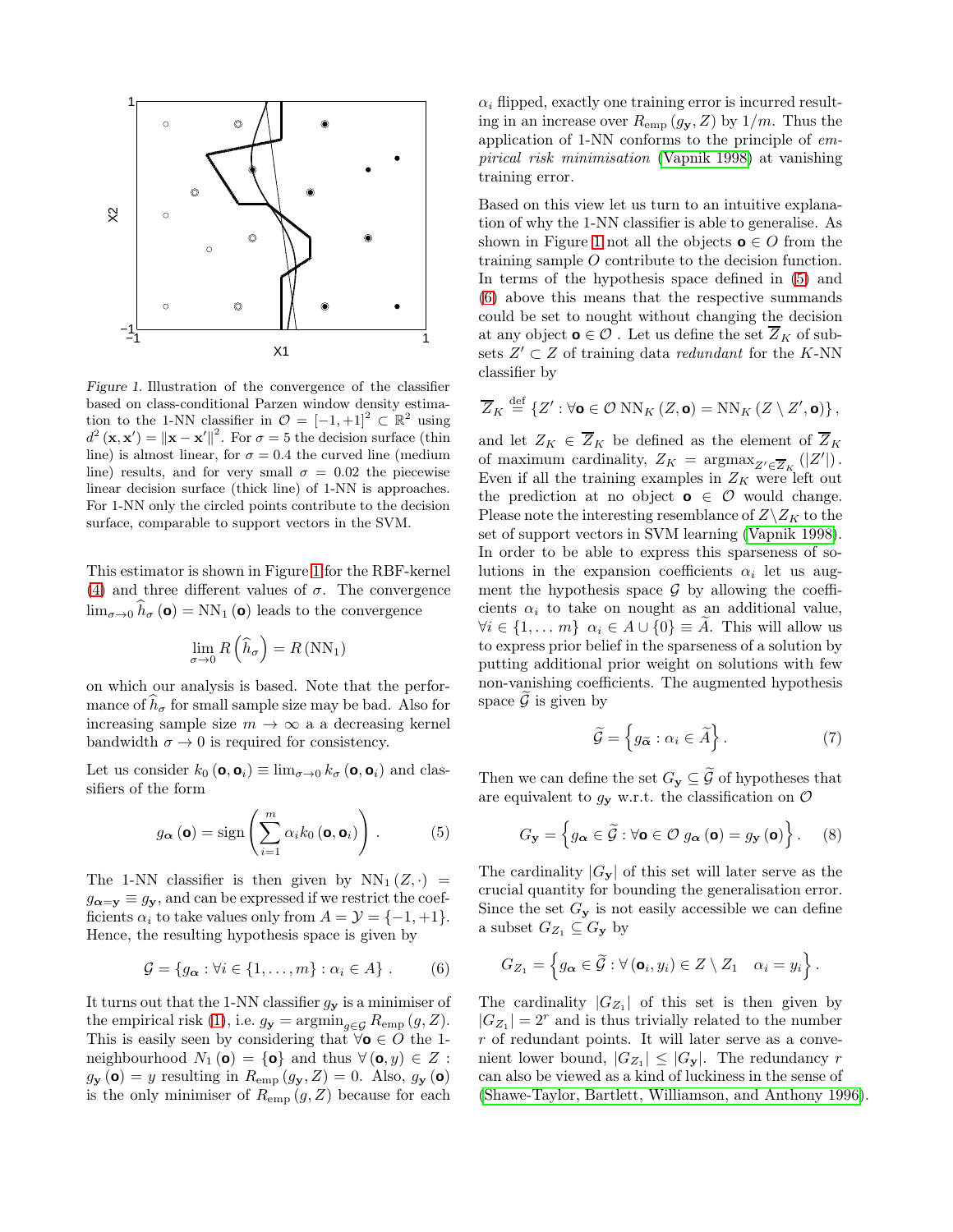### <span id="page-4-0"></span>5. A PAC-Bayesian bound for 1-NN

We would like to define a prior over  $\tilde{\mathcal{G}}$  and apply the PAC-Bayesian Theorem [1.](#page-1-1) However, the prior over the hypothesis space  $H$  as referred to in Theorem [1](#page-1-1) requires us to define an hypothesis space  $\mathcal H$  before learning. In contrast, the hypothesis space  $\tilde{\mathcal{G}}$  defined by equations [\(5\)](#page-3-1) and [\(7\)](#page-3-3) appears to be data-dependent and thus not known before the data are considered. Let us consider an alternative hypothesis space given by all the linear functions

$$
\mathcal{H} = \left\{ h_{\mathbf{w}} : h_{\mathbf{w}} = \text{sign}\left( \left\langle \mathbf{w}, \boldsymbol{\phi}\left(\mathbf{0}\right) \right\rangle_{\mathcal{K}} \right), \mathbf{w} \in \mathcal{K}, \left\| \mathbf{w} \right\|_{\mathcal{K}} = 1 \right\}.
$$

 $K$  is the kernel space associated with the kernel

$$
k_{\sigma}\left(\mathbf{0},\mathbf{0}'\right)=\left\langle \phi\left(\mathbf{0}\right),\phi\left(\mathbf{0}'\right)\right\rangle _{\mathcal{K}},
$$

and  $\phi : \mathcal{O} \mapsto \mathcal{K}$ . The unit length constraint  $\|\mathbf{w}\|_{\mathcal{K}} = 1$  is required in order to be able to define a proper (normaliseable) prior measure over  $\mathcal{H}_{\mathbf{w}}$  such that  $P_{H_w}(\mathcal{H}_w) = 1$ . Since we can expand the weight vector **w** in terms of the objects  $\mathbf{o}_i \in Z$  by

$$
\mathbf{w} = \sum_{i=1}^{m} \alpha_i \phi(\mathbf{o}_i)
$$
 (9)

the hypotheses as given in equation [\(5\)](#page-3-1) can be written as

$$
g_{\alpha}(\mathbf{o}) = \text{sign}\left(\sum_{i=1}^{m} \alpha_{i} k_{\sigma}(\mathbf{o}, \mathbf{o}_{i})\right)
$$
  
= 
$$
\text{sign}\left(\sum_{i=1}^{m} \alpha_{i} \langle \phi(\mathbf{o}_{i}), \phi(\mathbf{o}) \rangle_{\mathcal{K}}\right)
$$
  
= 
$$
\text{sign}\left(\langle \mathbf{w}, \phi(\mathbf{o}) \rangle_{\mathcal{K}}\right)
$$
  
= 
$$
h_{\mathbf{w}}(\mathbf{o})
$$

Thus for every hypothesis  $g_{\alpha} \in \widetilde{\mathcal{G}}$  there exists a corresponding hypothesis  $h_{\mathbf{w}} \in \mathcal{H}$  before the training data Z are considered. Since Theorem [1](#page-1-1) holds for any two probability measures  $P_H$  and  $P_{OY}$  it is sufficient to show that given any prior measure  $P_{\tilde{G}}$  over  $\tilde{\mathcal{G}}$  there always exists a corresponding prior measure  $P_H$  over H.

Let us define the  $(\dim (\mathcal{K}) \times m)$ -matrix

$$
\boldsymbol{\Phi}\left(O\right)=\left(\boldsymbol{\phi}\left(\mathbf{o}_{1}\right),\ldots,\boldsymbol{\phi}\left(\mathbf{o}_{m}\right)\right)
$$

of training objects **o** mapped to kernel space  $K$ . Then the linear transformation from the parameter space  $A^m$  to kernel space K can be written as  $\mathbf{w} = \mathbf{\Phi}(O) \mathbf{\alpha}$ and we have for any measurable subset  $H \subseteq \mathcal{H}$  a corresponding set  $\widetilde{G} \subseteq \widetilde{\mathcal{G}}$  given by

$$
\widetilde{G}(H, O) = \left\{ g_{\alpha} : \exists \mathbf{w} \in H \quad \frac{\Phi(O) \alpha}{\|\Phi(O) \alpha\|} = \mathbf{w} \right\}
$$

The resulting prior measure  $P_H$  is given by

$$
\mathbf{P}_{\mathsf{H}}\left(H\right)=\mathsf{E}_{\mathsf{O}^{m}}\left[\mathsf{P}_{\widetilde{\mathsf{G}}}\left(\widetilde{G}\left(H,\mathsf{O}\right)\right)\right],
$$

indicating that knowledge of the measure  $P_{\Omega}$  over objects is necessary in order to determine PH. This does not constitute a problem, however, because explicit knowledge of  $P_H$  is neither required for the application of the algorithm nor for the calculation of the PAC-Bayesian bound values.

First, let us illustrate the application of the PAC-Bayesian bound [\(1\)](#page-1-1) by constructing a very simple prior  $\mathsf{P}_{\widetilde{\mathsf{G}}}(\alpha)$  over  $\widetilde{\mathcal{G}}$ . Due to the iid property of the training sample Z, we have no knowledge about any specific  $\alpha_i$ and thus choose a factorising prior

<span id="page-4-1"></span>
$$
\mathbf{P}_{\widetilde{\mathsf{G}}}\left(g_{\alpha}\right) = \prod_{i=1}^{m} \mathbf{P}_{\widetilde{\mathsf{A}}}\left(\alpha_{i}\right),\tag{10}
$$

that reflects the interchangeability of the training examples in Z. Assuming no further knowledge about the plausibility of hypotheses let us choose the prior to be uniform,

$$
\mathbf{P}_{\widetilde{\mathsf{A}}=-1}(\alpha_i) = \mathbf{P}_{\widetilde{\mathsf{A}}=1}(\alpha_i) = \mathbf{P}_{\widetilde{\mathsf{A}}=0}(\alpha_i) = \frac{1}{3},
$$

which obviously leads to a uniform measure  $P_{\tilde{G}}(\alpha)$ , as well. This choice will later be refined in the light of general knowledge about the sparseness of typical 1- NN classifiers. Then the measure of hypotheses  $g_{\alpha} \in$  $G_{\mathbf{y}}$  equivalent to  $g_{\mathbf{y}}$  on  $\mathcal{O}$  is given by

<span id="page-4-2"></span>
$$
\mathbf{P}_{\widetilde{\mathsf{G}}}\left(G_{\mathbf{y}}\right) = \frac{|G_{\mathbf{y}}|}{\left|\widetilde{\mathcal{G}}\right|} \ge \frac{|G_{Z_1}|}{\left|\widetilde{\mathcal{G}}\right|} = \frac{2^r}{3^m - 1},\qquad(11)
$$

because among the total of  $3^m - 1$  hypotheses in  $\widetilde{\mathcal{G}}$  we have  $2^r$  hypotheses that agree with  $g_y$  on  $\mathcal{O}$ . Then we can give the following bound on the generalisation error of 1-NN.

<span id="page-4-3"></span>**Theorem 3.** For any probability distribution  $P_Z$  on labelled objects we have, for any  $\delta > 0$ , that with probability at least  $1 - \delta$  over the selection of a sample of m examples, the following holds for the 1-NN classifier  $g_{\mathbf{y}}$  with r redundant examples :

$$
R(g_{y}) \leq \frac{m \log 3 - r \log 2 + \log \frac{1}{\delta}}{m}.
$$

Let us refine this bound by constructing a more informative prior  $P_{\tilde{G}}$ . Maintaining the factorising property [\(10\)](#page-4-1) and introducing an expected level S of sparsity we choose

$$
\mathbf{P}_{\widetilde{\mathsf{A}}=0}(\alpha_i) = S \text{ and } \mathbf{P}_{\widetilde{\mathsf{A}}=-1}(\alpha_i) = \mathbf{P}_{\widetilde{\mathsf{A}}=1}(\alpha_i) = \frac{1-S}{2}
$$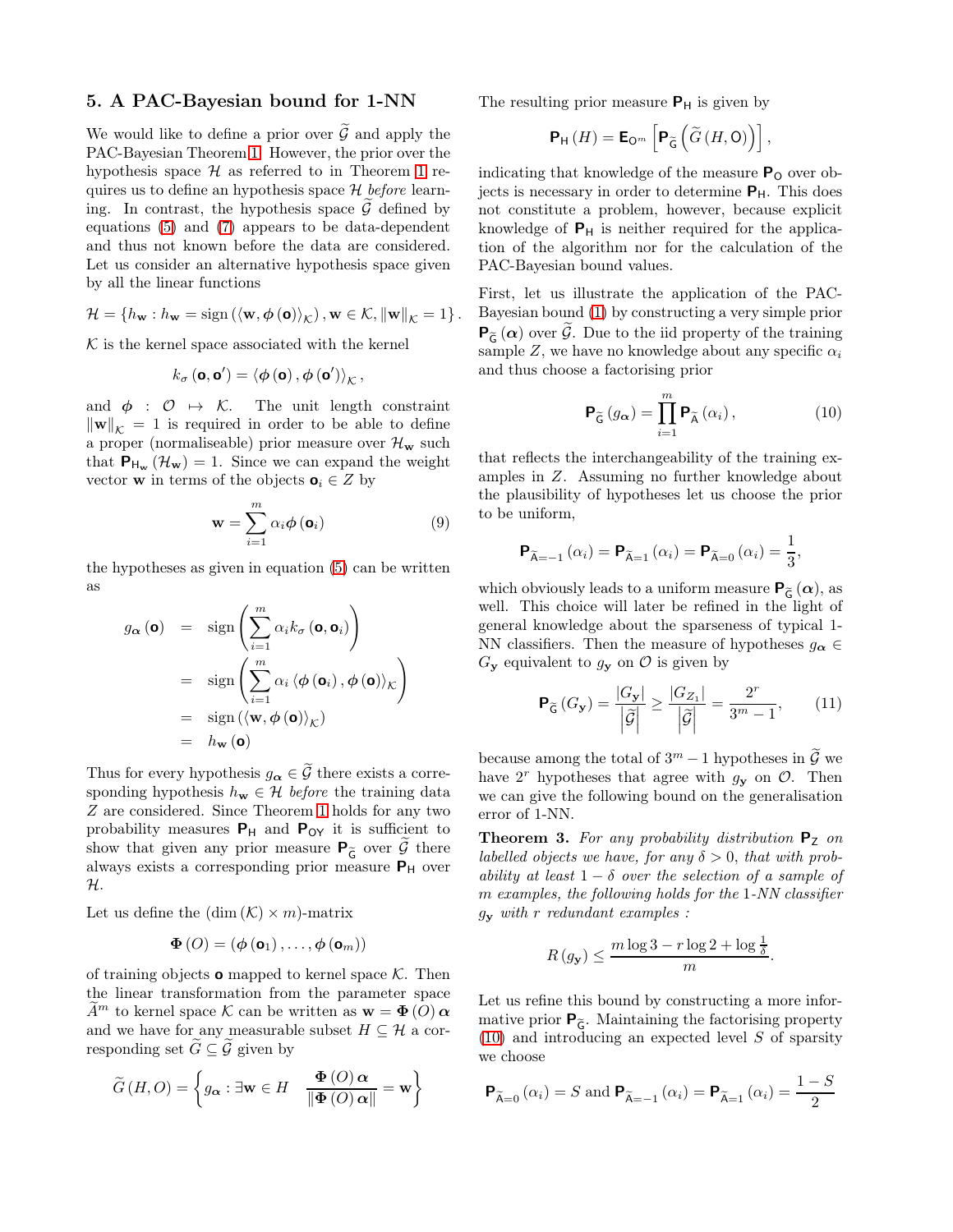

<span id="page-5-3"></span>Figure 2. Values of the bound given in Theorem [4](#page-5-1) as a function of the expected sparsity  $S$  for four different values r of the observed number of redundant objects. The training set size is  $m = 100$  and the confidence is 95% corresponding to  $\delta = 0.05$ . Large values of r lead to lower values of the bound, but the bound attains its minimum only if the expected sparsity S matches the the number of redundant objects  $r$ . Note that the optimum  $S_{\text{opt}}$  for a given redundancy r is  $S_{\text{opt}} < \frac{r}{m}$ , the value one may have expected.

The resulting prior measure  $\mathsf{P}_{\widetilde{\mathsf{G}}}$  is then only a function of the sparsity  $s(g_{\alpha})$  of an hypothesis  $g_{\alpha}$  given by  $s(g_{\alpha}) = |\{i \in \{1, \dots m\} : \alpha_i = 0\}|.$  We are interested in the prior measure  $\mathbf{P}_{\widetilde{\mathsf{G}}}(G_{\mathbf{y}})$  of all those hypotheses  $g_{\alpha} \in \mathcal{G}$  that behave equivalently to  $g_{\mathbf{y}}$  on  $\mathcal{O}$ . This quantity is lower bounded by  $P_{\widetilde{\mathsf{G}}}(G_{Z_1})$ .

<span id="page-5-2"></span>
$$
\begin{split} \mathsf{P}_{\widetilde{\mathsf{G}}}\left(G_{Z_{r}}\right) &= \sum_{s=0}^{r} \binom{r}{s} \frac{S^{s}\left(\frac{1-S}{2}\right)^{m-s}}{1-S^{m}} \\ &= \frac{\left(\frac{1-S}{2}\right)^{m-r}}{1-S^{m}} \sum_{s=0}^{r} \binom{r}{s} S^{s}\left(\frac{1-S}{2}\right)^{r-s} \\ &= \frac{\left(\frac{1-S}{2}\right)^{m-r}\left(\frac{1}{2}(1+S)\right)^{r}}{1-S^{m}} \\ &= \frac{\left(1-S\right)^{m-r}\left(1+S\right)^{r}}{2^{m}\left(1-S^{m}\right)}. \end{split} \tag{12}
$$

Note, that this reduces to the previous result [\(11\)](#page-4-2) for  $S = 1/3$ . Using the result [\(12\)](#page-5-2) we can give a more refined PAC-Bayesian bound on the generalisation error of 1-NN.

<span id="page-5-1"></span>**Theorem 4.** For any distribution  $P_7$  over labelled objects and any sparsity value  $S \in [0,1]$  chosen a-priori, we have, for any  $\delta > 0$ , that with probability at least  $1 - \delta$  over the selection of a sample of m examples, the following holds for the 1-NN classifier  $g_{\mathbf{y}}$  with r redundant examples :

$$
R\left(g_{\mathbf{y}}\right) \leq \frac{m\log\frac{2\left(1-S^m\right)}{\left(1-S\right)}+r\log\frac{\left(1-S\right)}{\left(1+S\right)}+\log\frac{1}{\delta}}{m}
$$

.



<span id="page-5-4"></span>Figure 3. Values of the bound given in Theorem [4](#page-5-1) as a function of the number  $r$  of redundant objects for four different values of the expected sparsity  $S$ . The training set size is  $m = 100$  and the confidence is 95% corresponding to  $\delta = 0.05$ . Large values of S lead to lower values of the bound, but only for sufficiently large values of  $r$ . If the value of  $S$  is chosen too optimistically, the resulting value of the bound suffers.

In order to get a feel for the bound, consider first Figure [2.](#page-5-3) The convex shapes of the curves clearly indicate that a wrong choice of S hurts in both cases: For overand underestimated redundancy. Figure [3](#page-5-4) illustrates the behaviour of the bound as a function of redundancy r. The case  $S = 0$  effectively corresponds to the unaugmented hypothesis space  $\mathcal G$  with a flat prior. Due to the increase  $|\mathcal{G}| = 2^m$  of G with m the resulting cardinality bound can never give values below  $\sqrt{2} \approx 0.69$ . The case  $S = 0.33$  corresponds to the bound of Theorem [3](#page-4-3) and is superior mostly in "trivial" regimes with  $R > 0.5$ . Only for "courageous" choices of  $S = 0.9$  and  $S = 0.99$  does the bound reach non-trivial regimes. It should be noted that standard VC-bounds often require training set sizes of  $m > 100000$  for even the luckiest cases to give non-trivial bounds  $(R < 0.5)$ .

As a matter of fact, it is feasible to incorporate even more knowledge than the level of sparsity  $S$  into the bound. In addition, knowledge about the a-priori class probabilities  $P_Y (Y = \pm 1)$  and knowledge about the levels of sparsity  $S^{\pm}$  in each of the classes could be incorporated in the bound.

### <span id="page-5-0"></span>6. The general case of K-NN

In practice, people often use the  $K-NN$  classifier,  $K > 1$ , rather than the 1-NN classifier to avoid overfitting the data. In order to arrive at a similar result as that obtained in Section [5](#page-4-0) let us find a formulation for  $K$ -NN equivalent to that given in  $(3)$  for 1-NN. We avoid the problem of voting ties by considering only odd values of  $K$ . Since the  $K$  nearest neighbours need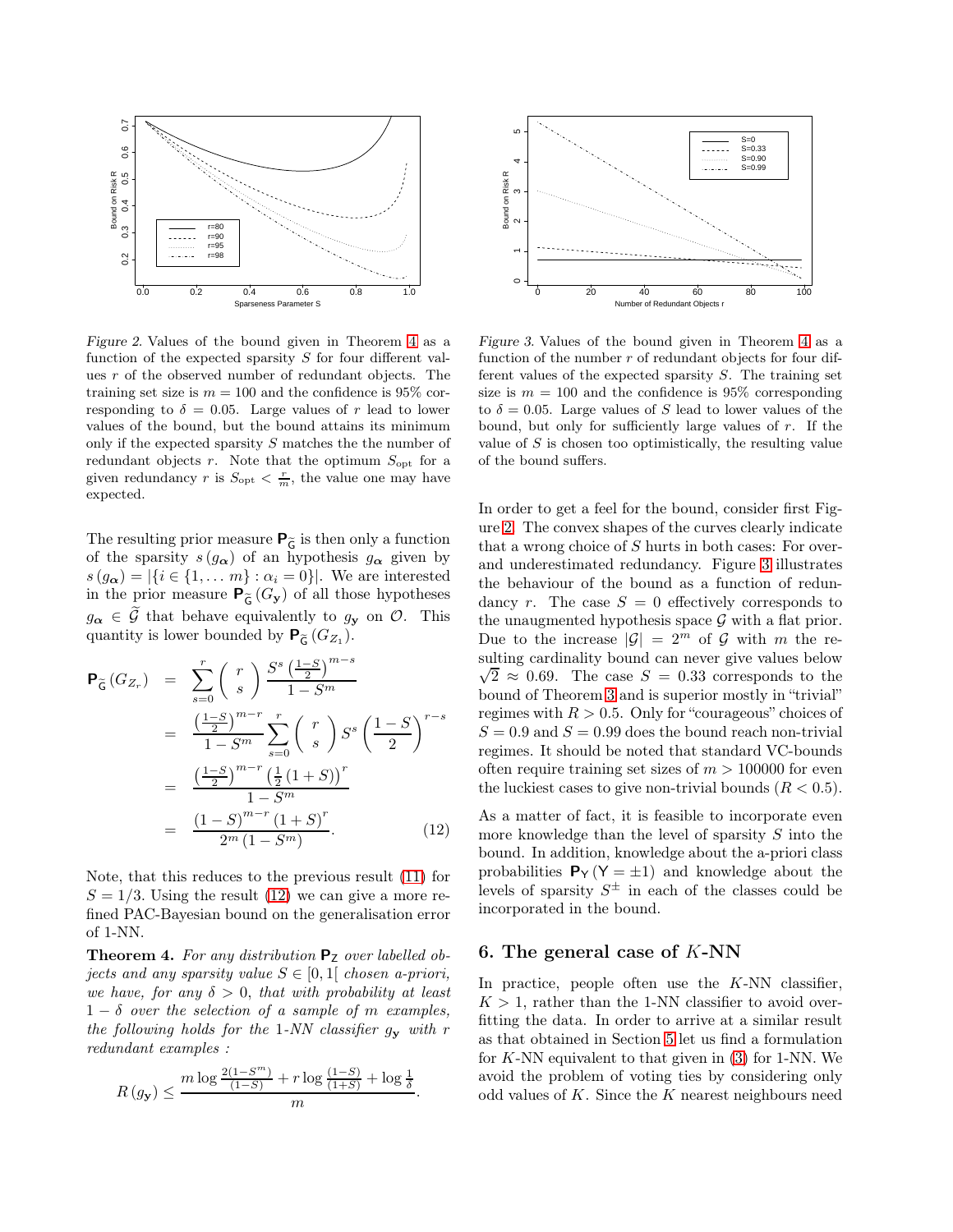to be selected, we use a product of kernels,

$$
NN_K(Z, \mathbf{o}) = \operatorname{sign}\left(\sum_{\substack{(\mathbf{o}', y') \in Z:\\ \mathbf{o}' \in N_K(\mathbf{o})}} y'\right)
$$
  
= 
$$
\operatorname{sign}\left(\sum_{\substack{z' \subseteq Z:\\|Z'| = K}} \prod_{Z'} k_0 (\mathbf{o}, \mathbf{o}') \sum_{Z'}^{K} y'\right)
$$
  
= 
$$
\operatorname{sign}\left(\sum_{i \in I} \prod_{j=1}^{K} k_0 (\mathbf{o}, \mathbf{o}_{i_j}) \sum_{l=1}^{K} y_{i_l} \right)
$$
13)

The sum is over the set I of index vectors  $\mathbf{i} \in I$  defined as

$$
I \equiv \left\{ \mathbf{i} \in \{1, \ldots, m\}^K : \forall j \in \{1, \ldots, m-1\} \ i_{j+1} > i_j \right\},\
$$

and we use components  $i_j$  of  $\mathbf{i} = (i_1, \dots, i_K)'$  for indexing. Again the above classifier can be considered a linear classifier in a kernel space if we define an augmented product kernel  $\widetilde{k}: \mathcal{O}^K \times \mathcal{O}^K \mapsto \mathbb{R}^+$ by

$$
\widetilde{k}(\mathbf{o}_1,\ldots \mathbf{o}_K,\mathbf{o}_{K+1},\ldots,\mathbf{o}_{2K})\equiv \prod_{j=1}^K k(\mathbf{o}_j,\mathbf{o}_{j+K}).
$$

The product kernel  $\widetilde{k}$  retains its Mercer property due to the closure of kernels under the tensor product [\(Haussler 1999\)](#page-7-11). Defining coefficients  $\beta_i \equiv \sum_{l=1}^{K} \alpha_{i_l}$ with  $\forall i \in \{1, \ldots, m\}$   $\alpha_i = y_i$  we express the K-NN classifier as the limiting case of a linear classifier

$$
NN_K(Z,\mathbf{o}) = \text{sign}\left(\sum_{\mathbf{i}\in I}\beta_{\mathbf{i}}\widetilde{k}_0(\underbrace{\mathbf{o},\ldots,\mathbf{o}}_{K \text{ times}},\mathbf{o}_{i_1},\ldots,\mathbf{o}_{i_j})\right).
$$

Since the coefficients  $\beta_i = \beta_i(\alpha)$  are fully determined by the values of the  $\alpha_i$  it is sufficient to consider these. As discussed in Section [4](#page-2-1) the 1-NN classifier can be considered as the empirical risk minimiser with vanishing training error. The situation is different for K-NN. Consider, e.g. the situation of a training sample of three different objects two of which belong to one class and one of which belongs to the other class. For  $K = 3$  under any metric the 3-NN classifier will incur a loss of 1/3 because the single object belonging to the minority class will be classified as belonging to the majority class.

Again we can use the redundancy of features to benefit from sparse solutions in the coefficients  $\alpha_i$ . As in the case of 1-NN the two types of results as in Theorems [3](#page-4-3) and [4](#page-5-1) are possible, this time base on Theorem [2.](#page-1-3) We will give here only the version corresponding to Theorem [4](#page-5-1) because Theorem [3](#page-4-3) follows as a special case thereof.

**Theorem 5.** For any probability distribution  $P_z$  on labelled objects and any sparsity value  $S \in [0,1]$  chosen a-priori, we have, for any  $\delta > 0$ , that with probability at least  $1 - \delta$  over the selection of a sample of m examples, the following holds for the K-NN classifier  $g_{\mathbf{y}_{\infty}}^{K}$  with  $r_K = \log_2|G_{Z_K}|$  redundant examples: The difference

$$
\Delta R = R(g_{\mathbf{y}}^{K}) - R_{\text{emp}}(g_{\mathbf{y}}^{K}; Z)
$$

between actual and empirical risk is bounded from above by

$$
\Delta R \le \sqrt{\frac{m \log \frac{2(1-S^m)}{(1-S)} + r_K \log \frac{(1-S)}{(1+S)} + \log \frac{1}{\delta}}{2m}}.
$$

While this bound behaves similarly to the one given in Theorem [4](#page-5-1) in terms of  $r_K$  and S, it is more interesting to ask about the dependency of  $|G_{y}|$  (or its lower bound  $2^{r_K}$ ) on the number K of neighbours considered. Empirical results indicate that the risk  $R(g_{\mathbf{y}}^K)$  is a bowl-shaped function of  $K$ , indicating the existence of an optimum number  $K > 1$ . A corresponding theoretical result together with Theorem would then yield a sound explanation of why  $K > 1$  may be preferred, and may even serve as a guide for model selection.

### 7. Conclusions and Future Work

We provided small sample size bounds on the generalisation error of the K-nearest-neighbour classifier in the PAC-Bayesian framework by viewing  $K-NN$  as a linear classifier in a collapsed kernel space. Referring back to the goal set in the Introduction these bounds may serve to make  $K-NN$  a self-bounding algorithm in the sense of [\(Freund 1998\)](#page-7-4). It is left for future research to provide means for determining in practice at least an estimate of the number  $r_K$  of redundant points.

Interestingly, our analysis involves the notion of redundant examples and — as a consequence — of essential examples that bear a close resemblance with support vectors [\(Vapnik 1998\)](#page-7-5). Also, considering Figure [1](#page-3-0) it is obvious that 1-NN performs a local margin maximisation as opposed to a global margin maximisation in the SVM.

Pursuing the similarity to SVMs further, note that the K-NN classifier not only returns a classification for a given object  $o \in \mathcal{O}$ , but also provides a discrete margin

$$
\gamma\left(\mathbf{0}\right) = y \sum_{i:\mathbf{o}_i \in N_K(\mathbf{o})} y_i
$$